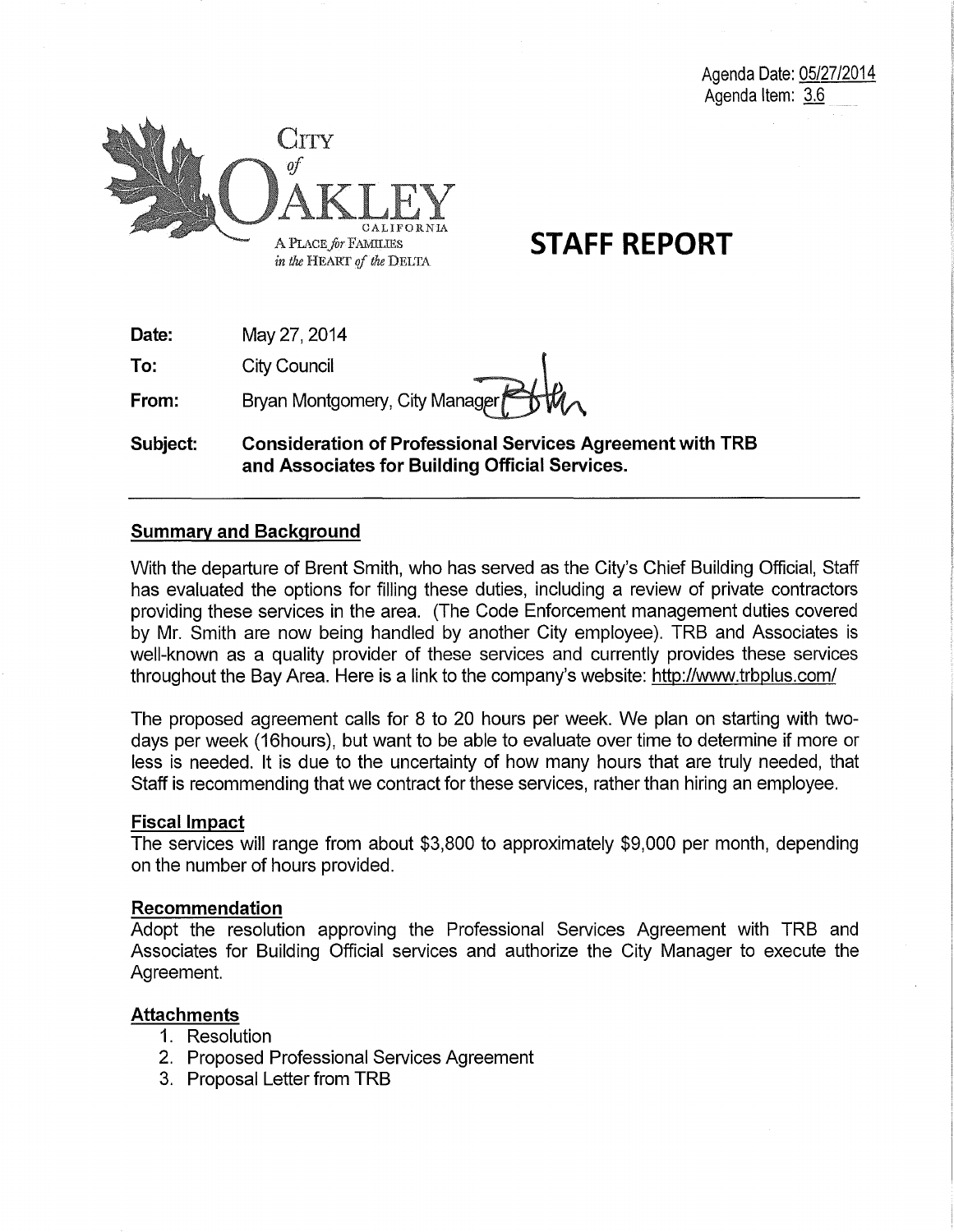**Attachment 1** 

## **RESOLUTION NO. \_\_\_ \_**

## **RESOLUTION OF THE CITY COUNCIL OF THE CITY OF OAKLEY AUTHORIZING THE CITY MANAGER TO EXECUTE THE PROFESSIONAL SERVICES AGREEMENT WITH TRB & ASSOCIATES FOR BUILDING OFFICIAL SERVICES**

**BE IT RESOLVED** by the City Council of the City of Oakley that the attached Professional Services Agreement with TRB & Associates, is hereby approved, and the City Manager is authorized to execute it on its' behalf.

The foregoing resolution was introduced at a regular meeting of the Oakley City Council held on the 27th day of May 2014, by Councilmember who moved its adoption, which motion being duly seconded by Councilmember \_\_\_\_\_\_\_\_\_\_\_\_\_\_\_\_, was upon voice vote carried and the resolution adopted by the following vote:

AYES:

NOES:

ABSTENTION:

ABSENT:

**APPROVED:** 

Randy Pope, Mayor

**ATTEST:** 

Libby Vreonis, City Clerk Date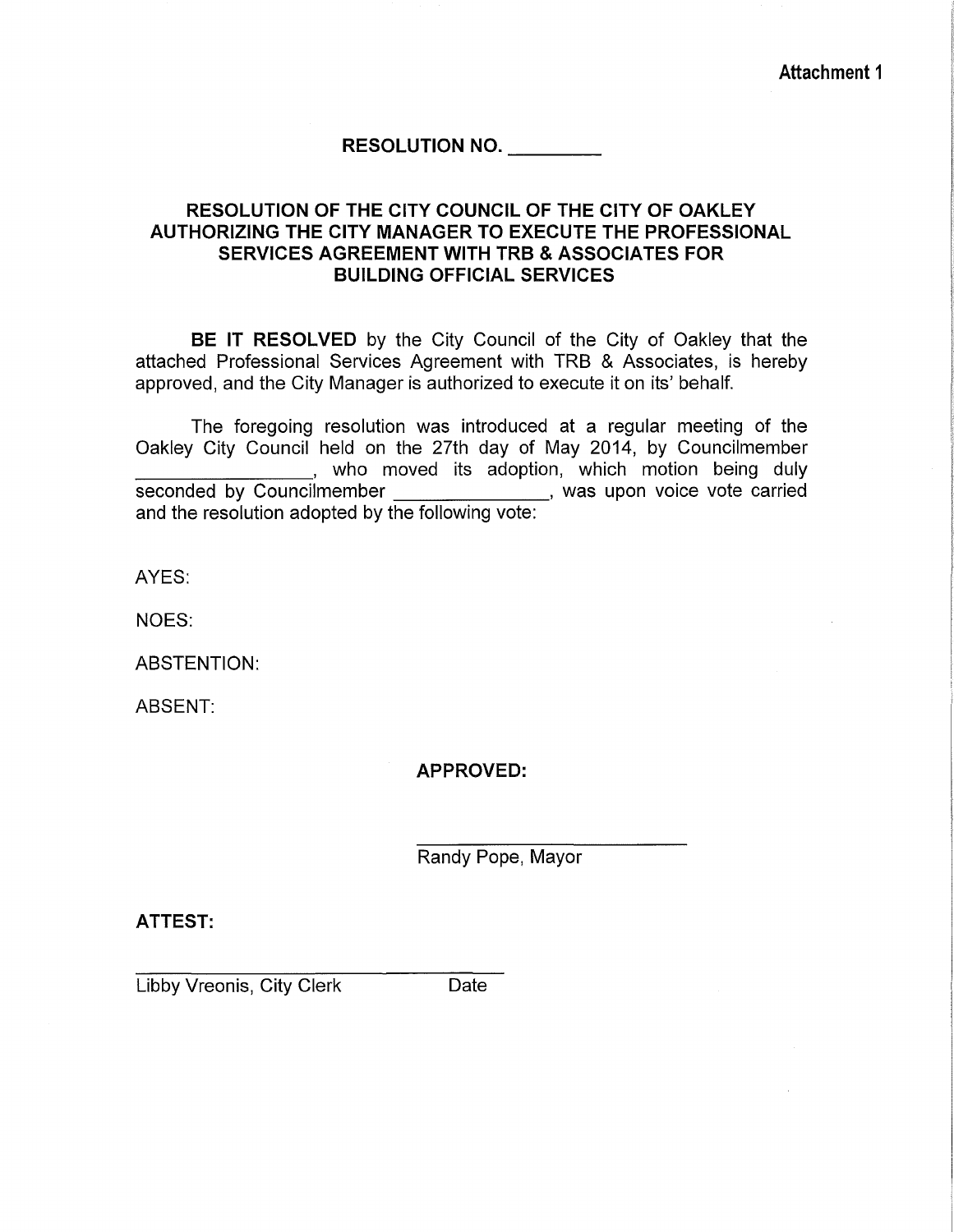## **PROFESSIONAL SERVICES AGREEMENT**

City of Oakley/TRB and Associates

**THIS AGREEMENT** is entered into this day of the day of the set of 2014 by and between the City of Oakley ("CITY") and TRB and Associates, Inc. ("TRB").

#### *Recitals*

- A. CITY is in need of interim onsite Building Official assistance;
- B. TRB is qualified and experienced in providing services commonly provided by a designated Building Official;

#### **WHEREFORE, the parties agree as follows:**

- 1. TRB's May *7,* 2014 letter, attached hereto as Exhibit "A", is hereby incorporated and made a part of this Agreement. The parties agree to all of the terms and conditions of that letter.
- 2. TRB and its assigned personnel shall perform all services according to the standards utilized by a competent practitioner in the building inspection and Building Official field.
- 3. The parties agree that the compensation paid by CITY to TRB according to the attached Exhibit B includes the salaries and benefits TRB pays to its assigned personnel and that the CITY is not responsible to TRB or its personnel for any retirement benefit, sick leave, vacation, or any other benefit whatsoever and that TRB's personnel are not employees of the CITY. TRB and its personnel are solely responsible for the payment of any and all income or employment taxes or taxes of any kind or nature.
- 4. TRB shall maintain at all times, or its assigned personnel shall maintain at all times, vehicle liability insurance with a coverage amount of at least \$500,000.00 covering use of vehicles by TRB and its personnel during the performance of duties under this contract. TRB shall defend and indemnify and hold harmless the CITY and its officials, officers, employees, agents and volunteers from and against any and all losses that arise out of, pertain to, or relate to the negligence or willful misconduct of TRB or its personnel. Such obligation to defend and hold harmless shall not apply to the extent that such liability is caused by the sole negligence, active negligence or willful misconduct of the CITY, its officers, agents, employees or volunteers.
- 5. TRB and its personnel are independent contractors and not employees of the CITY. CITY shall have the right to control TRB and its personnel only insofar as the results of services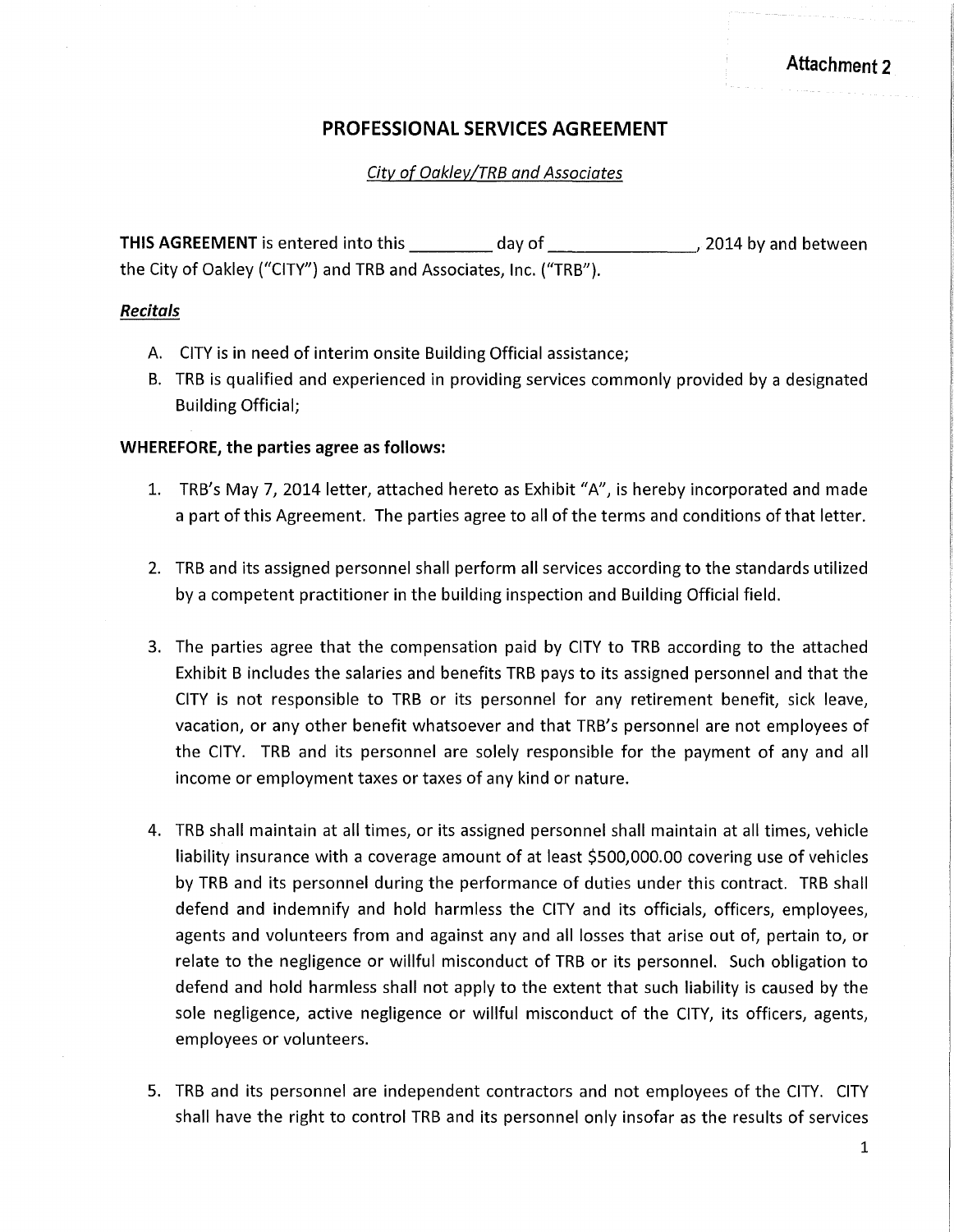rendered, but not as to the means by which the services are accomplished. TRB and its personnel shall have the authority vested by ordinance or statute in building inspectors and the Chief Building Official, and may make such orders and issue such permits as a permanent incumbent in those positions.

- 6. Although TRB may serve other clients, it shall not place itself or its assigned personnel into a position that would create a conflict of interest. The assigned personnel shall recuse himself/herself in any situation which would create a conflict of interest for a permanent incumbent.
- 7. City may cancel this Agreement at any time and without cause upon written notification to TRB. TRB may cancel this Agreement upon 30 days written notice to City and shall include in such notice the reasons for cancellation. In the event of termination, TRB shall be entitled to compensation for services performed to the effective date of termination; City, however, may condition payment of such compensation upon TRB delivering to City any or all documents, photographs, computer software, video and audio tapes, and other materials provided to TRB or prepared by or for TRB or the City in connection with this Agreement.
- 8. The parties may amend this Agreement only by a writing signed by all the parties.

## CITY OF OAKLEY, a municipal corporation TRB & Associates, Inc

Bryan H. Montgomery, City Manager Todd Bailey, Principal

By: \_\_\_\_\_\_\_\_\_\_\_\_\_\_\_\_\_\_\_\_\_\_ \_ By: \_\_\_\_\_\_\_\_\_\_\_\_\_\_\_\_\_\_\_\_\_\_ \_

ATTEST:

 $Bv:$ Libby Vreonis, City Clerk

APPROVED AS TO FORM:

 $\mathsf{By:} \_\_\_\_\_\_\_\$ 

William R. Galstan, Special Counsel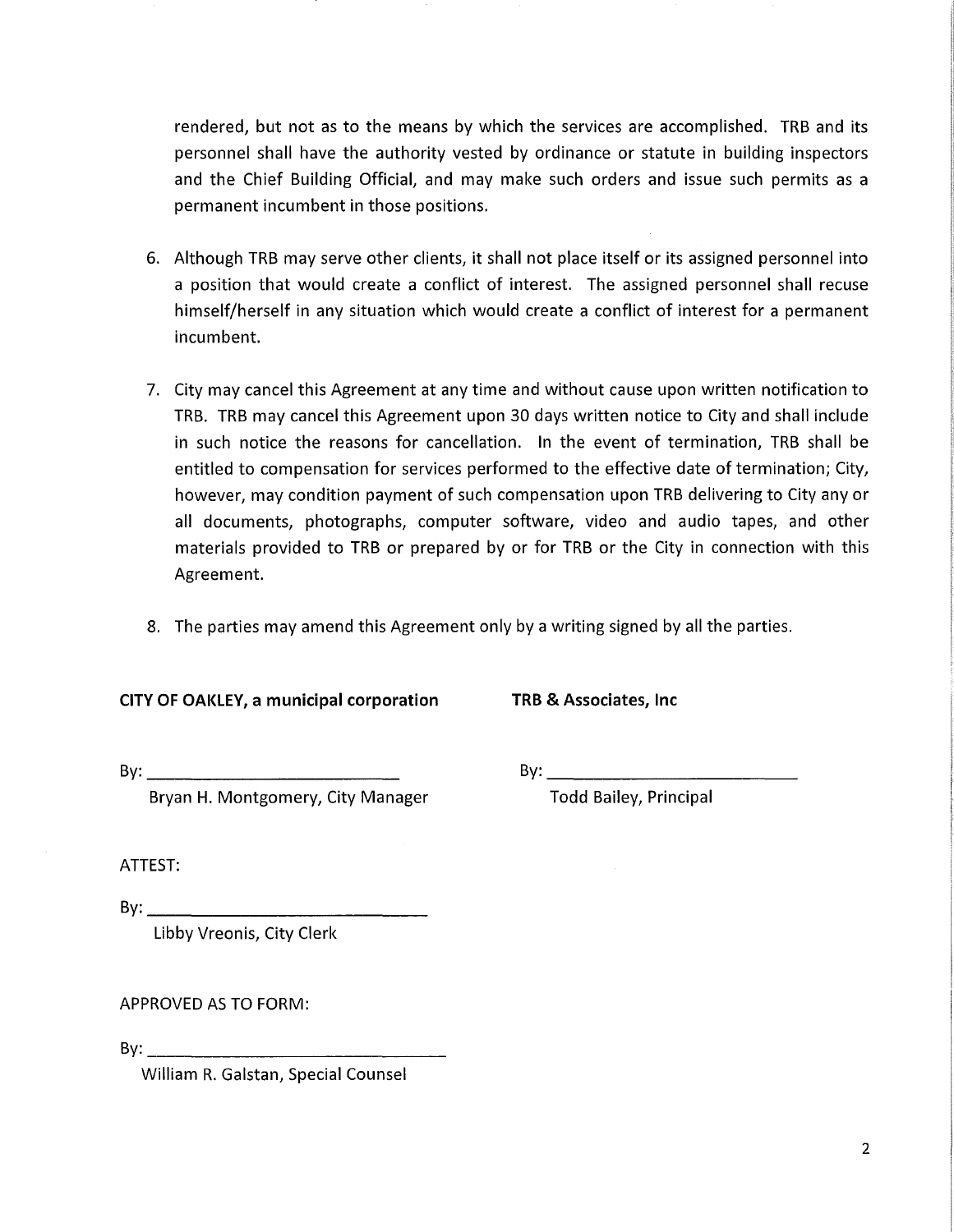## **EXHIBIT A**

## **SCOPE OF SERVICES**

#### **PLAN REVIEW SERVICES**

**Plan Review:** TRB and Associates Inc. will perform plan reviews to check plans for compliance with the California Building Laws as generally found in Title 24 Parts *2,* 2.5, *3, 4, 5, 6, 8,* 11 and 12 including structural, fire/life safety, disabled *access,* green building, and energy conservation requirements, as amended by the City.

**Comment Lists and Plans Delivery:** Plan reviews result in typed lists of comments which refer to specific details and drawings, and reference applicable code sections. TRB and Associates will transport plans and comments to City in person, via email or FAX, and/or reliable overland carrier. Overnight delivery is available at no additional cost. Depending on the City's preferred process, TRB and Associates will provide plan check comments and perform rechecks directly with the (1} City, or (2} the applicant/designer, returning approved documents to the City after the plan review process is completed.

**Turn-Around Schedules:** Plan reviews will generally be completed / returned to City within approximately ten (10} working days of the date the plans are received by TRB and Associates. Other turnaround schedules will be accommodated at request of the City. Large, unusually complex plan reviews may require up to a fifteen (15} day turn-around.

**Technical Support:** When mutually agreed between the City and TRB and Associates as vital to project success, TRB and Associates staff will attend pre-construction or pre-design meetings, field visits upon request, and provide support for field inspection personnel on an as-needed basis.

#### **INSPECTION AND OTHER RELATED ONSITE SERVICES**

TRB and Associates Inc. will provide Building Inspector(s), and related onsite personnel (e.g. Permit Technician(s}, Building Official(s}, etc.} as requested by the City. The scope of inspection and related services to be provided will be defined as listed below or as defined uniquely for each project or as determined by TRB and Associates and the City. lnspector(s} and related onsite personnel will report directly to the City Building Official or other person designated by the City for all project-related work.

In general, the inspection services to be provided may include, but are not limited *to,* field observation of all construction activity, preparation of daily reports, review of submittals and other duties as assigned.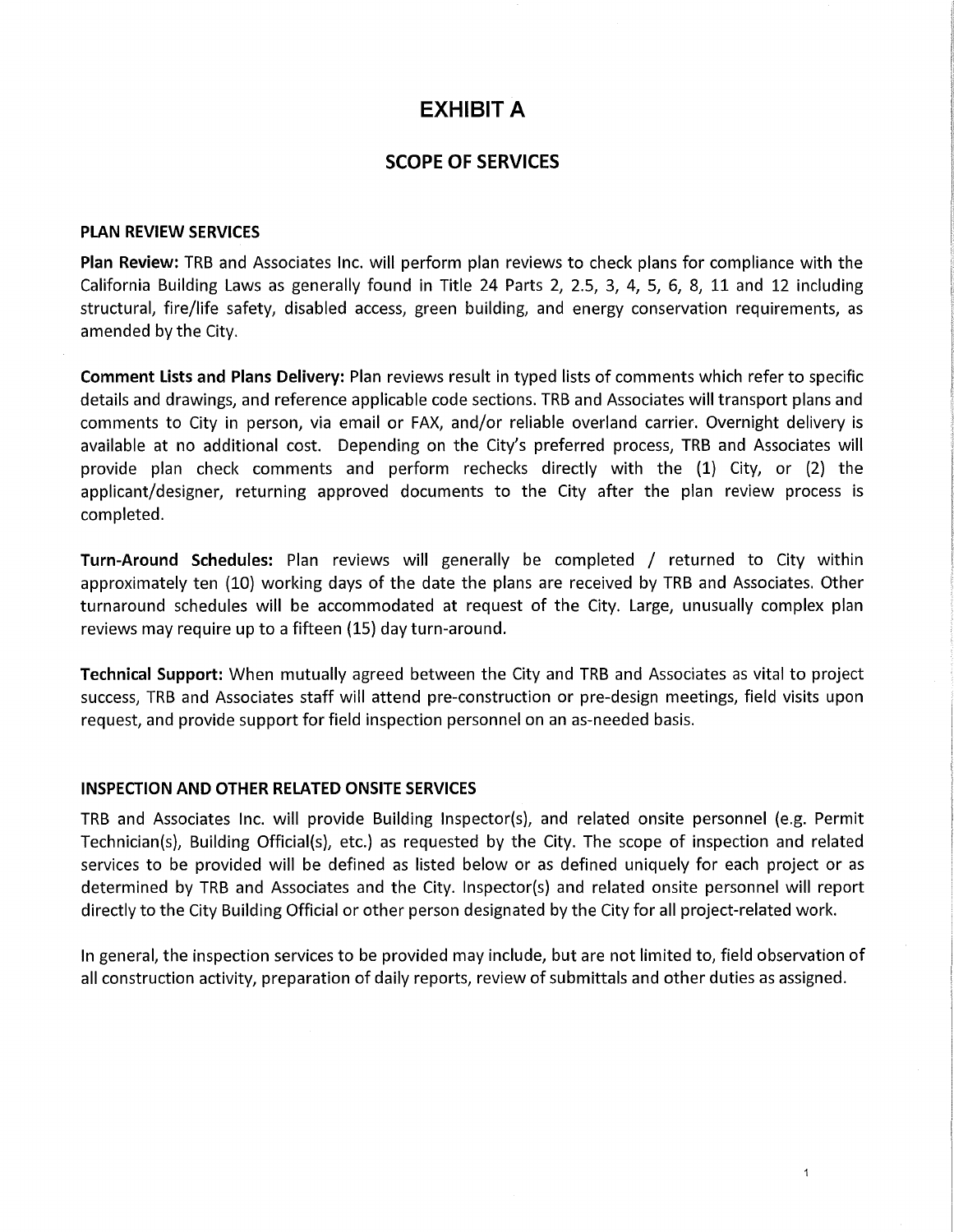## EXHIBIT B

## COMPENSATION SCHEDULE

#### Building Plan Review Fees

Fees for comprehensive plan reviews, performed at TRB and Associates Inc. offices, will be equal to seventy percent (70%) of the City-assessed plan check fee using valuation based on the most recent valuations published by ICC for normal, full building plan checks.

The above fee covers all services associated with the typical plan review, including:

- Delivery of design documents to the City.
- First, second, and third quick reviews, if necessary, to approve projects
- Pre-application, pre-construction, or additional meeting attendance via telecon that is necessary for unusual or complex projects.

#### Partial Plan Reviews for Building Departments

Structural-only plan review fees will be fifty percent (50%) of the plan review fees as calculated per the City. Special project fees (e.g., plumbing / mechanical / electrical-only, URM) can be based on a percentage of the plan review fee, hourly rate or other fee methods mutually agreeable to both parties.

#### Other Potential Fee Types for Building Departments

For projects where percentage fees are not applicable, or for plan review projects requiring services far exceeding the normal expectations, the attached hourly rates listed in TRB and Associates' Schedule of Hourly Rates and Reimbursables will be used.

#### Inspection and Related Support Services Fees for Building Departments

On-site field inspection and related support services are performed on an hourly fee basis as listed in the attached Schedule of Hourly Rates and Reimbursables. Overtime hours are assessed at an additional twenty-five percent (25%) of the hourly rate. When requested by the City, TRB and Associates will provide transportation for inspection services at the rate per mile within the City shown in the attached Schedule of Hourly Rates and Reimbursables.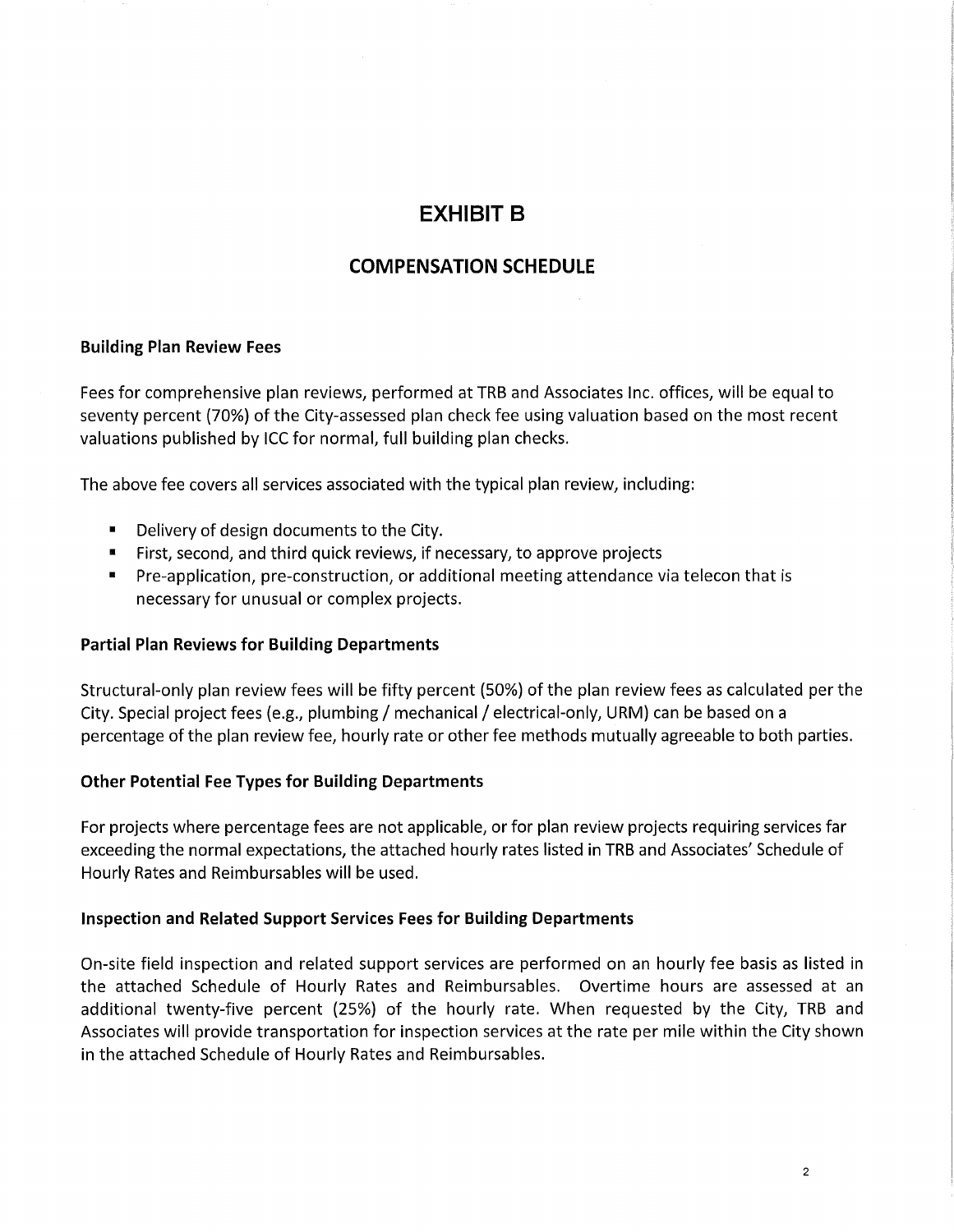#### **SCHEDULE OF HOULRY RATES AND REIMBURSABLE\$**

#### **Plan Review and Inspection Services**

| Rate        |
|-------------|
| \$140.00    |
| \$125.00    |
| \$120.00    |
| \$120.00    |
| \$115.00    |
| \$110.00    |
| \$90.00     |
| \$60.00     |
| \$45.00     |
| \$145.00    |
| \$125.00    |
| 95.00<br>S. |
| \$ 85.00    |
| \$70.00     |
|             |

- Overtime will be billed at the rates shown above plus an additional 25 percent (Note that no overtime will be charged without client authorization)
- Reimbursement for direct expenses, incurred in connection with the work, will be at cost plus fifteen (15) percent.
- Reimbursement for employee-owned vehicles used in connection with the work will be at the rate of \$0.60 per mile.
- Other in-house charges for prints, reproductions and equipment use, etc. will be at standard company rates.

The above Schedule of Charges is valid through June 30, 2015 and may be adjusted thereafter.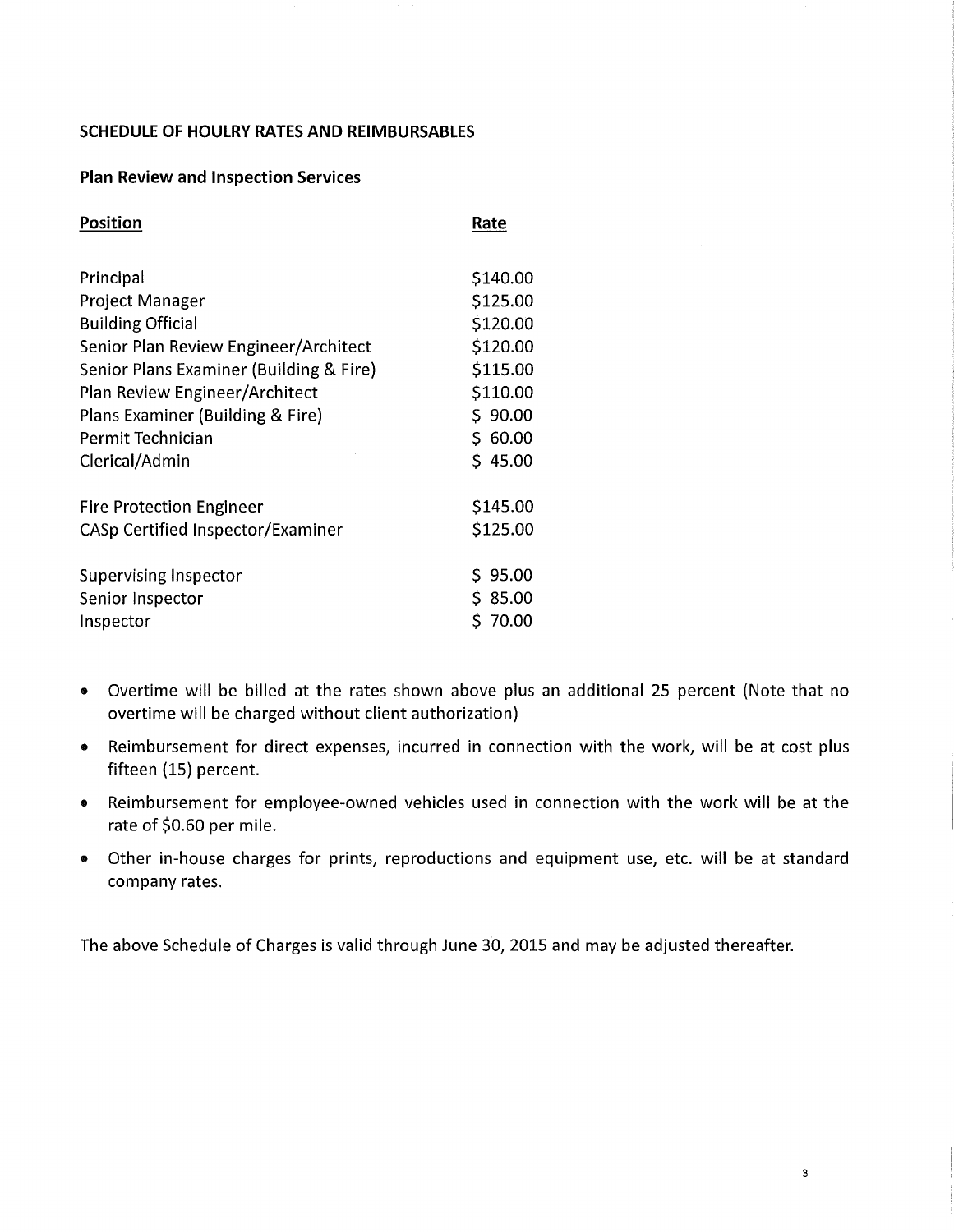Attachment 3



May 7, 2014

Mr. Bryan Montgomery City Manager City of Oakley 3231 Main Street Oakley, CA 94561

#### Subject: Proposal to Provide Onsite Building Official Assistance to the City of Oakley

Dear Mr. Montgomery:

TRB and Associates, Inc. (TRB+) is pleased to provide this Proposal to Provide Onsite Building Official assistance to the City of Oakley (City) for its consideration.

TRB+ understands that the City is seeking a seasoned individual to assist in the role of Building Official. For this assignment, TRB+ is proposing Doug Simms. CBO. CASp, a senior level staffmember with extensive building safety services leadership experience. His full resume is included for your reference.

We would like to highlight that TRB+ has a stable of professional staff available if additional building safety support is needed. These staff include licensed civil, structural, fire protection, mechanical, and electrical engineers as well as LEED AP, CASp, SAP (ATC20), and ICC certified individuals who have an average 22 years of experience in the building safety arena.

We look forward to the prospect of assisting the City on this assignment. Our proposed personnel, scope, and fee arrangement are cited below.

#### PROPOSED PERSONNEL

As noted above, we are proposing Doug Simms for this role. Doug has over 20 years of experience in the Building Safety Services industry. He has served. in the capacity of Building Official and has inspected numerous industrial, commercial, and residential projects including high-tech clean room and complex electrical system installations. The full resume for Doug is included in the attached Exhibit 'A'.

#### SCOPE OF WORK UNDERSTANDING

In sum, it is our understanding that the City is interested in having an individual fulfill the role of Building Official on a part-time basis. It is further understood that this individual would be on the City premises for a duration of 8 to 20 hours per week, assisting with the following:

Tel: 925.866.2633 Fax: 925.790.0011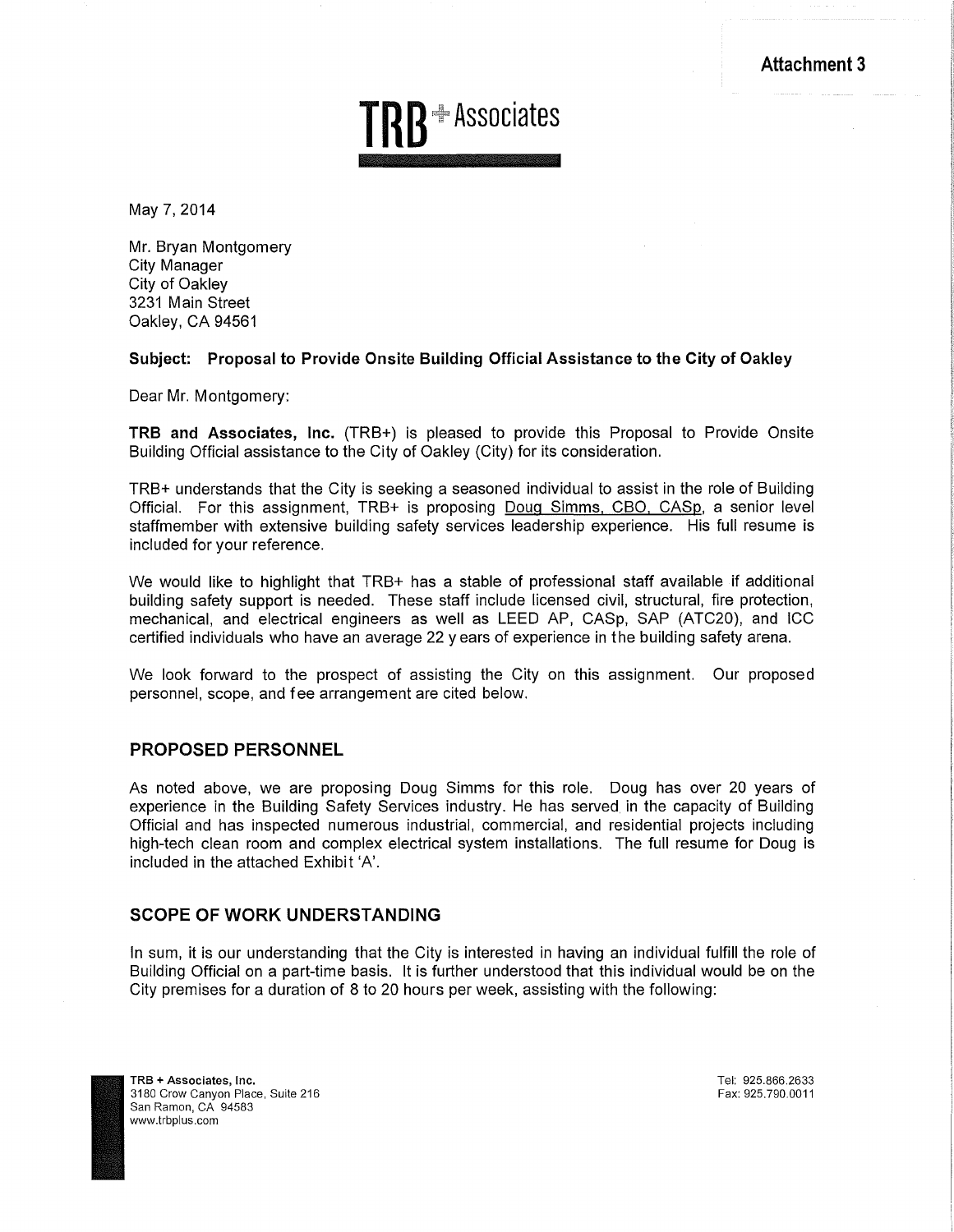- Administering building codes to safeguard life, health, property, and public welfare
- Overseeing processing and issuance of building permits
- Overseeing plan review process to ensure uniform code conformance
- Overseeing day to day building inspection activities
- Coordinating perm it fee estimates
- Ensuring coordination between city departments and outside agencies
- Implementing adoption of new codes as Universal Codes adopted by the State of California
- Providing technical insight to homeowners and contractors to help expedite construction projects
- Overseeing the maintenance of case files
- Providing oversight and help serve as a code resource for City staff.

We understand the importance of being accessible to project stakeholders, applicants and City personnel. As such, we are prepared to participate in discussions/meetings with applicants and/or City staff to ensure that compliance issues are handled in a timely manner as part of our onsite services scope.

#### **SCHEDULE**

We would like to confirm that we are prepared to provide our onsite Building Official support staffmember as early as the last week of May 2014. Our proposal assumes that our staffmember would be on the City premises for a duration of  $8$  to 20 hours per week, and that at end of the assignment, a minimum 14-day notice is given by the City to allow time to reassign personnel.

#### **COMPENSATION**

We propose to provide this onsite service on a Time and Materials basis, and will invoice the City of Oakley based on the terms included in our Consulting Services Agreement with the City. The billing rate proposed for Doug Simms is \$110.00 per hour (discounted from \$120.00).

We will coordinate with City management on any potential change order or scope amendments prior to proceeding with any such work.

#### **OUR COMMITMENT**

With TRB + Associates, the City will receive an experienced team who understands the needs of public agencies and takes pride in delivering outstanding service. Consider us your partner, and as such we are always on call and always available for everything from simple brainstorming sessions to representing you during meetings with stakeholders. We look forward to the opportunity to work with the Oakley team on this assignment.

If you have questions or need any additional information, please do not hesitate to contact me by phone at (925) 866-2633 or by email at tbailey@trbplus.com. I look forward to hearing your feedback soon.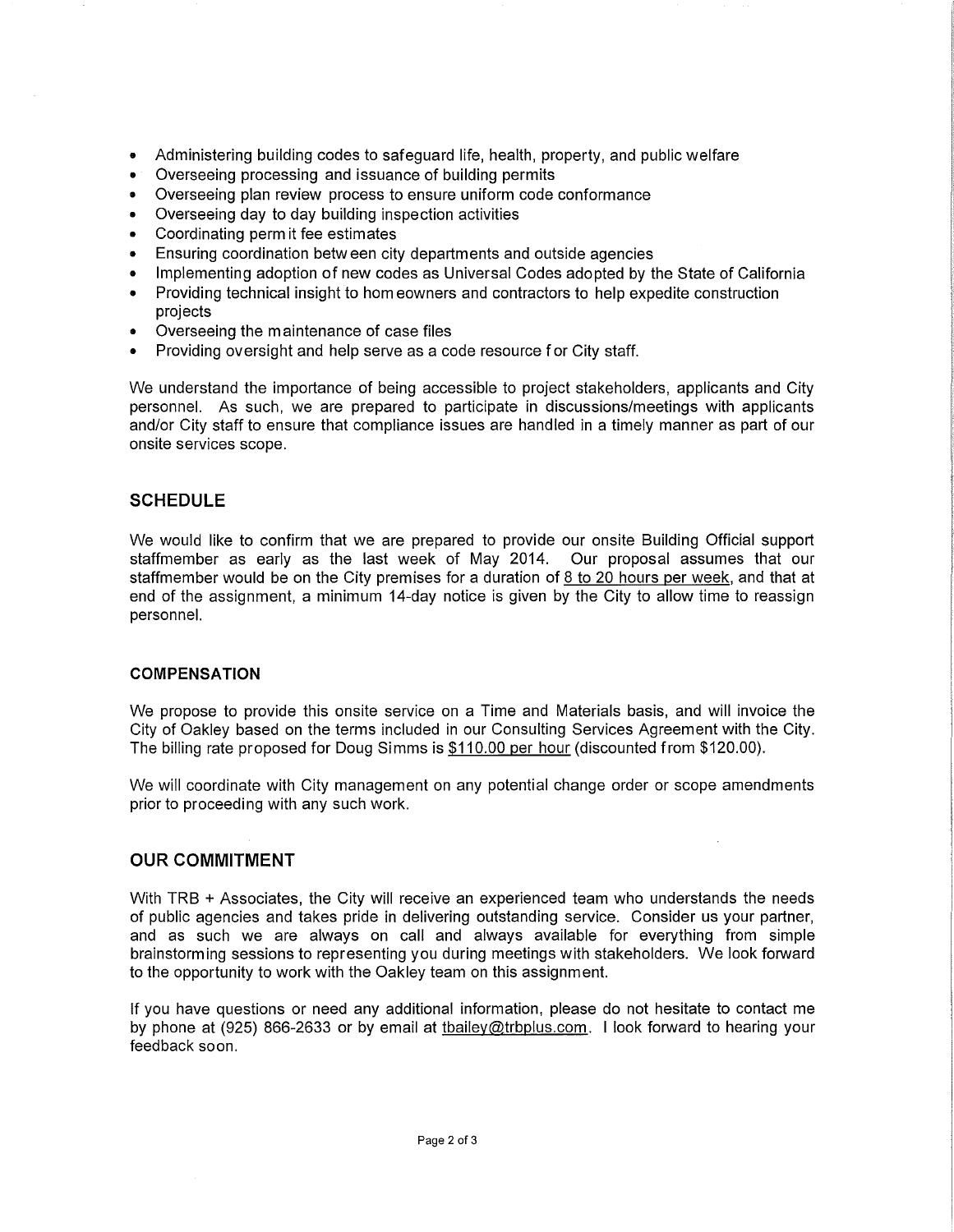Sincerely,

**TRB + ASSOCIATES, INC.** 

animai saille

Todd Bailey, PE, LEED AP, GASp, MBA ICC Certified Plans Examiner Principal

Encl: Resume for Doug Simms, CBO